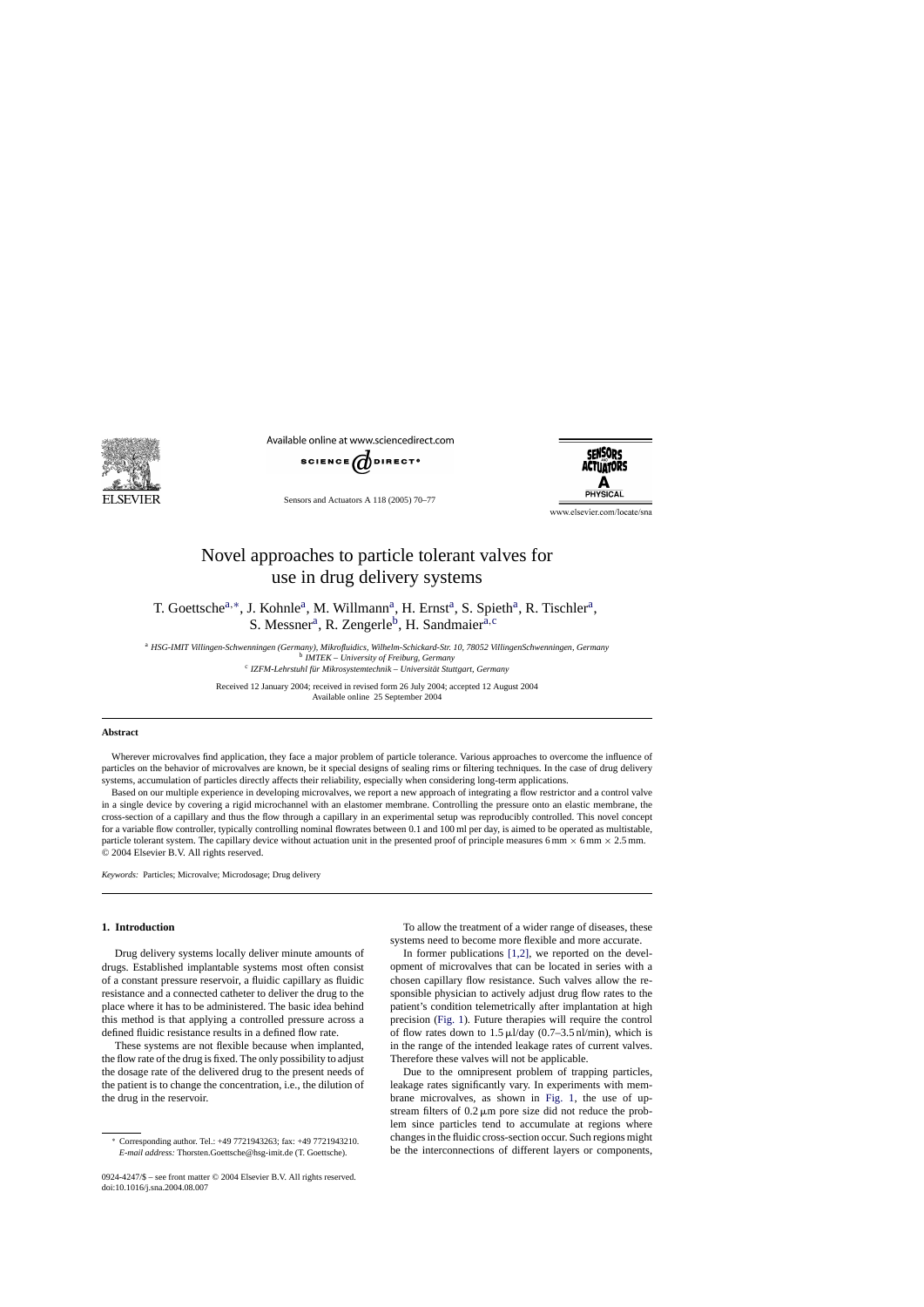<span id="page-1-0"></span>or geometrical steps resulting from individual fabrication processes.

We present a completely new approach to meet the latest requirements of drug flow control. Providing a fluidic capillary resistance with an integrated valve function. The system increases the level of integration while simultaneously decreasing the system complexity.

Systems that change the shape of capillaries to control flowrates have already been reported. Cousseau et al. change the length of a capillary in order to balance the influence of variations in pressure difference on the flow through the capillary [\[4\].](#page-6-0) Unger et al. locally change cross-sections of a flexible capillary in a binary manner to enable opening and shut down of a flow through fluidic channels [\[5,6\]. V](#page-6-0)alve approaches to control flow rates that are reported in literature (Nguyen et al. give an overview [\[7\]\)](#page-6-0) require a permanent energy consumption to maintain an individual flow rate. In the approach presented in this paper, the main advantages are to be seen in the targeted optimization of the energy consumption by actuating the capillary valve at multiple stable states using a novel commercial actuator by Elliptec Resonant Actuator AG. In this case, energy will only be required to change the desired fluidic resistance, but not to maintain an adjusted flow rate.

Furthermore the influence of trapped particles on the flow rates differs fundamentally as compared to the one observed with conventional membrane-valves. Trapped particles will not increase the leakage rate, but reduce it. This basic system behavior makes such valves predestined for medical applications with high safety demands.

To demonstrate the system behavior we compare a typical silicon membrane valve, as previously developed at our facility, with the novel approach of the variable capillary flow resistance.

# *1.1. Description of the bulk micromachined silicon membrane valve*

As shown in Fig. 1, a piezo bender actuator is mounted on top of a silicon chip with a defined pre-stress to seal the



Fig. 1. Silicon membrane valve [\[1\].](#page-6-0)

valve against a constantly present inlet pressure. To open the valve, the piezo has to be deflected upwards to release the membrane. The pressure difference between inlet and outlet then deflects the membrane upwards and allows a flow across the valve.

The component most critical to particles in the case of membrane valves is the sealing rim under the membrane. Here, particles tend to be trapped and accumulated. In case of the silicon membrane valve that is presented here, the membrane measures 4 mm by 4 mm in size and  $27 \mu m$  in thickness. A square sealing rim of 1 mm by 1 mm and  $100 \mu m$ width is pressed onto the valve seat by the piezo bender actuator in order to close the fluid channel between inlet and outlet (Fig. 1). The target flow through the open valve of 3.6 ml/day, at 2.5 bar differential pressure between the inlet and the outlet of the system, is obtained at a membrane deflection of approximately 1.1  $\mu$ m. The specified acceptable leakage rate measures 0.025 ml/day. During temporary occlusions at or behind the outlet port (i.e., occlusion of a catheter which presents the system outlet of the complete medical dosage system), the deflection of the valve membrane can rise up to  $30 \mu m$  due to the provided inlet pressure of 2.5 bar.

Valves of this kind ideally possess only two switching states: open or closed. To achieve individual analog adjustable flow rates, the presented valve is pulse-width modulated. When driving valves in this manner, energy is permanently consumed.

# *1.2. Description of the new variable capillary flow resistance*

In the novel approach a micromachined silicon capillary is covered by an elastic material (Fig. 2) [\[8\]. B](#page-6-0)y forcing the elastic cover into the channel across its complete length, the effective channel cross-section decreases in turn increasing



Fig. 2. Capillary valve: schematic sketch. An elastic cover is pressed into capillary channels to increase their flow resistance.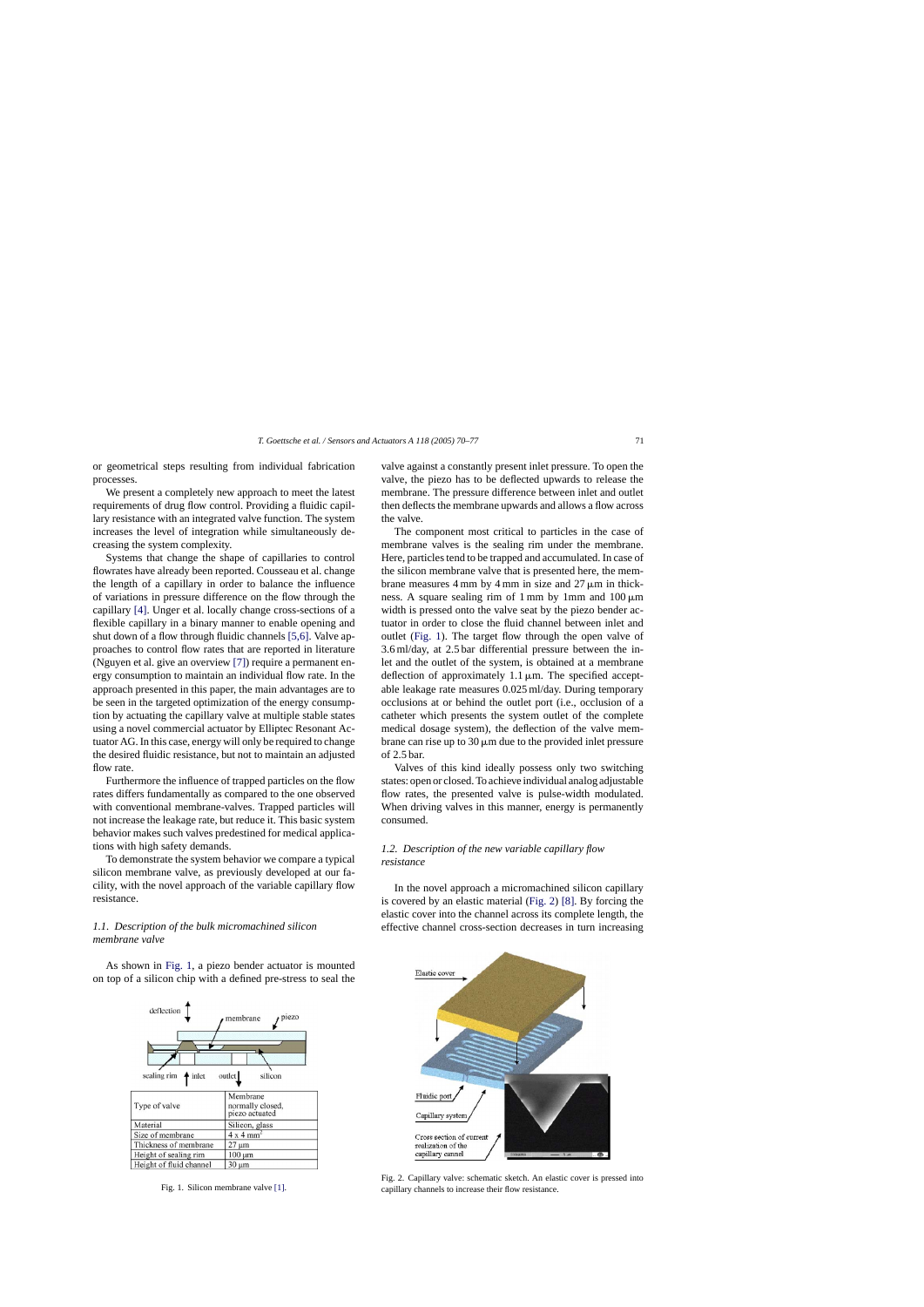the flow resistance of the capillary. Thus the flow rate through the capillary is manipulated.

In the current realization, channels, anisotropically etched in  $(100)$ -silicon, are covered with the elastomer Da/Pro 8602-C-40. The chosen triangular cross-section exhibits a favorable correlation between deformation of the elastic membrane into the capillaries and the resulting flow rate. In order to optimize the shape of the cross-section and to minimize the stress in the deformed material, computational models are applied. To achieve the desired flow rate, corresponding to the compared system with the silicon membrane valve [\(Fig. 1\),](#page-1-0) the capillary for the variable capillary flow resistance has to measure 70 mm in length, 41.5  $\mu$ m in upper width and 29  $\mu$ m in capillary depth [\(Fig. 2\).](#page-1-0) The resulting outer dimensions of the evaluated chip are 6 mm  $\times$  6 mm  $\times$  2.5 mm, excluding the actuation unit. In the present work, the capillary is actuated in a laboratory setup by pneumatic means. The development of an appropriate self-locking actuation unit is matter of current activities and will be presented in the future.

Assuming stationary and fully developed laminar flow, the fluidic resistance  $R$  of the channel can be described according to Eq.  $(1)$  (derived from [\[9\]\):](#page-6-0)

$$
R = c \frac{\eta L (h^* + b^*)^2}{h^{*3} b^{*3}} = \frac{\Delta p}{q}
$$
 (1)

Here,  $\eta$  is the dynamic viscosity, *L* the channel length,  $b^*$  a characteristic width, *h*∗ a characteristic height, *c* a constant which is only dependent on the cross-sectional shape of the channel,  $\Delta p$  the differential pressure across the device and *q* the resulting flowrate.

When pressing the elastic material into the capillary structure, according to Eq. 1, low deflections, e.g., small changes in the channel height, are sufficient to achieve high changes in fluidic resistance *R* (Fig. 3).

To avoid material creep of the polymer, it has to be assured, that no sliding and cracking of molecule chains occurs. Therefore, it's geometry and clamping is currently being optimized in order to achieve maximum changes in fluidic resistance while minimizing the internal stress in the elastic material.



Fig. 3. Theoretical flow rate when decreasing the cross-section of the fluidic capillary by reducing its capillary height.

## **2. Theoretical evaluation of the influence of particles**

In the following we investigate the theoretical influence of particles on the fluidic characteristics of the conventional membrane valves and the new approach of the variable capillary flow resistance to demonstrate the system advantage of the capillary approach.

#### *2.1. Bulk micromachined silicon membrane valve*

The flow *q* through the membrane valve is determined by the flow resistance across the whole device. This total flow resistance  $R_{sum}$  is the sum of the flow resistances of individual sections of the valve. This is the flow resistance of the inlet port  $R_{\text{in}}$ , the outlet port  $R_{\text{out}}$ , the sealing region  $R_{\text{seal}}$ , the fluidic channel across the valve device *R*channel and the flow resistances of the individual geometrical interconnections between these regions  $R_{\text{connect}}$  as given by Eq. (2):

$$
R_{\text{sum}} = R_{\text{in}} + R_{\text{out}} + R_{\text{seal}} + R_{\text{channel}} + R_{\text{connect}} = \frac{\Delta p}{q} \tag{2}
$$

The resulting flow*q* through the membrane valve when applying a pressure drop  $\Delta p$  of 2.5 bar across the valve is presented in Fig. 4.

For gap heights below  $0.6 \mu m$ , the corresponding flow resistance  $R_{\text{seal}}$  is the main flow limiting parameter. When further increasing the gap height, the flow increases until it is limited by the sum of the remaining flow resistances to the specified flow.

In membrane valve approaches, particles can present an obstruction, blocking the direct contact between the sealing rim and the valve seat. The resulting gap between sealing rim and seat is the cause that the valve cannot get back in its original closed state, thus causing leakage. As a detail, Figs. 4 and 5 present the expected leakage flow.

As shown, particles and accumulation of particles have a great impact on the fluidic closing behavior of this type of valve. Already for particles measuring  $< 0.09 \mu m$  in diameter, they prevent proper closing of the membrane and cause the valve to exceed the specified level of acceptable leakage.

The specified acceptable tolerance of flow rate for the membrane valve is 0.7% of the nominal flow of the above



Fig. 4. Silicon membrane valve: theoretical expected flow rate vs. membrane deflection, i.e., gap height between sealing rim and valve seat.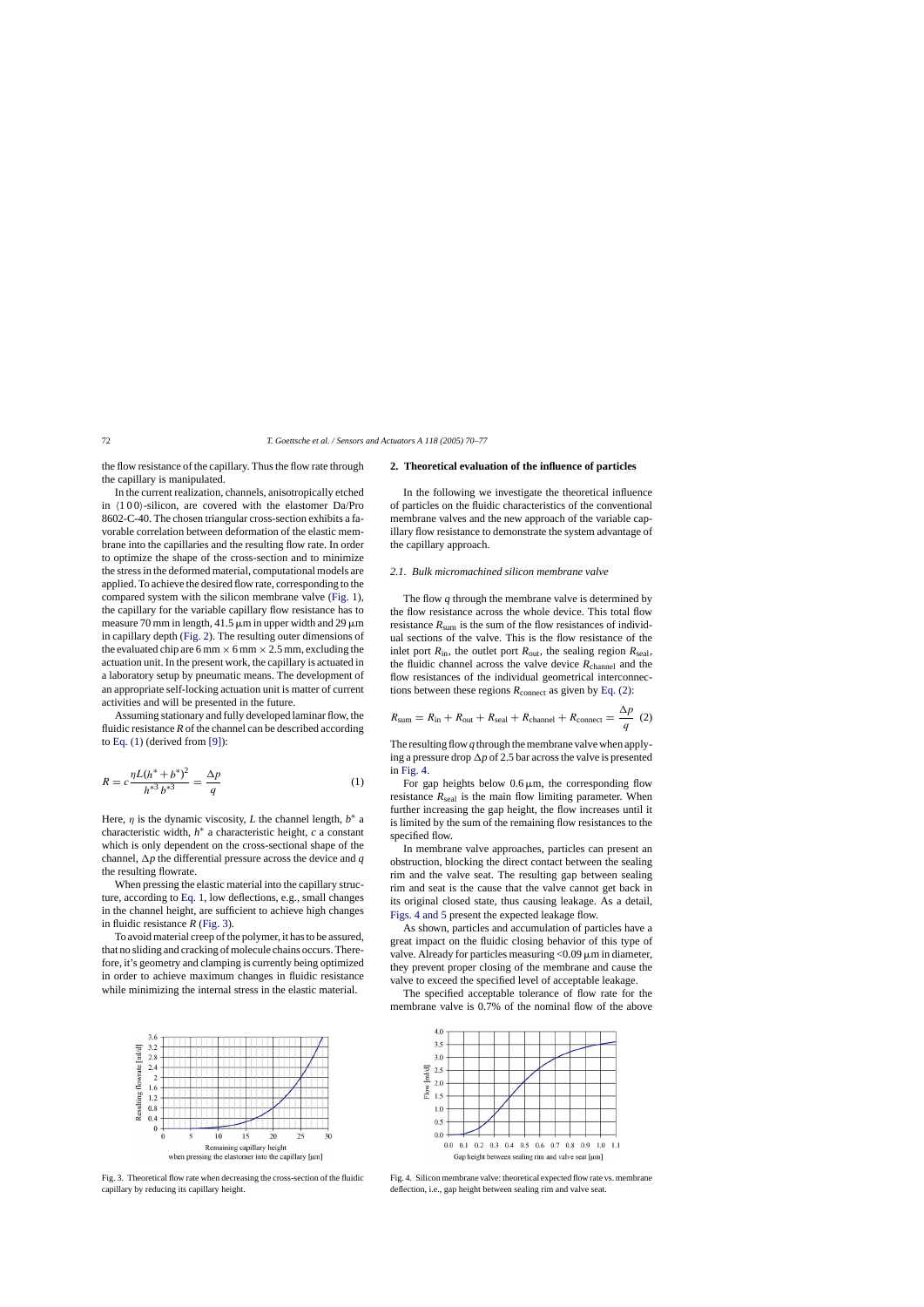<span id="page-3-0"></span>

Fig. 5. Silicon membrane valve: theoretical expected leakage rate versus gap height due to trapped particles under the membrane.

mentioned application of 3.6 ml/day. This would correspond to a trapped particle under the sealing rim of only  $0.09 \mu m$  in diameter. Especially in case of medical application this failure mode is problematic since the dispensed drug flow rate is expected to increase over time as particles accumulate.

#### *2.2. New approach of variable capillary flow resistance*

For the new variable capillary flow resistance, the tolerance in flow rate of 0.7% of the nominal flow (comparing the specifications of the silicon membrane valve) is expected for accumulation of particles measuring up to  $16 \mu m$  in height (Fig. 6). According to visual observations of particles in the channels, the length of accumulations of particles was assumed to measure 100 times their height. Due to these local strictures, the total resistance of the capillary can be interpreted as a serial connection of different resistances. For short strictures, the influence of the sections with increased resistance on the total resistance is limited. The change of flow resulting from these accumulations is insignificant until the particles nearly block the channel to its complete height of  $29 \mu m$ . This advantageous effect results from the typical local blockage of the channel covering only a low percentage of its entire length, thereby causing only a low percentage increase in flow resistance.

Filtering of particles of this size is easily possible. Even if particles occur in the system, they are expected to be transported through the device due to the high pressure gradient and the laminar flow regime in the channel. Furthermore the effect of particles on the flow behavior is basically different:



Fig. 6. Theoretical influence of trapped particles onto the flow through the capillary valve, assuming a fully opened valve.

potential particles do not increase but decrease the flow. This fail-safe principle makes the system favorable for medical applications where excess dosage may be lethal.

In the current proof of principle, the turns of the capillaries are related to the manufacturing process and exhibit 90◦ turns. In ongoing works, the capillaries are projected to be realized in polymers with round shaped turns to avoid disturbances in the laminar flow regime.

### **3. Measurements**

In order to validate the theoretical expectations, both types of valves were evaluated experimentally. In this report, we compare the effect of particles on the flow behavior of the two different valve approaches.

#### *3.1. Bulk micromachined silicon membrane valve*

Fluidic measurements with deionised and  $0.2 \mu m$  filtered water were performed with 20 membrane valves of the type illustrated in [Fig. 1.](#page-1-0)

In a measurement setup, a pressure gradient of 2.5 bar between the inlet port and the outlet port of the valve was applied. The resulting flow due to the deflection of the membrane in the open state was measured. For 2 days, the applied pressure gradient was increased and decreased subsequently. With proceeding time, particles are trapped around the sealing rim of the membrane causing increased leakage rate in the nominally closed state (Fig. 7a and b). It can clearly be seen that there is a strong sensitivity to trapped particles,



Fig. 7. (a) In a 2 days experiment, particles accumulated around the sealing rim of membrane valves (compare [Fig. 1\).](#page-1-0) Leakage rate in the closed state of 20 membrane valves is plotted versus their flow rate in the open state. (b) Detail of (a) leakage rate vs. flow rate of 16 of 20 membrane valves within the specified acceptable leakage rate of 0.025 ml/day.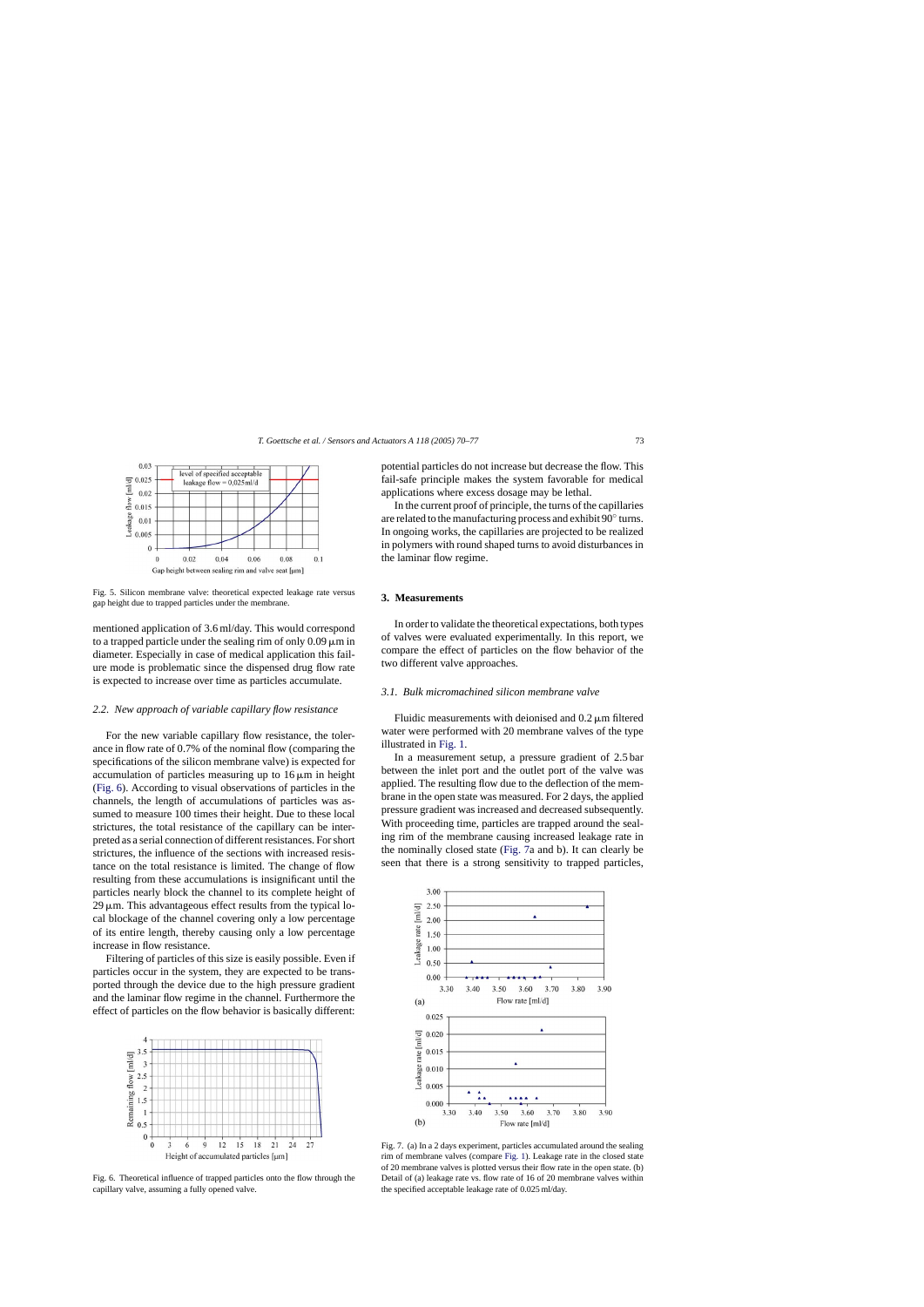<span id="page-4-0"></span>

Fig. 8. Silicon membrane-valve: trapped particles on the sealing surface. Note the scale, only particles of  $0.09 \mu m$  were tolerable.

causing increased leakage rate, a well-known problem for micromembrane-valves [\[1,7\].](#page-6-0) Here, 4 out of 20 membrane valves showed leakage rates that increased above the specified acceptable level of 0.025 ml/day.

Fig. 8 shows the inlet orifice of a tested silicon membrane valve after removing the membrane. The former location of the sealing rim as well as trapped and accumulated particles are clearly visible.

As mentioned before, leakage rates of several  $10 \mu$ l per day do not allow the targeted therapies. Implementing a soft/hard sealing which is more tolerant to particles than the hard/hard sealing addresses this problem. With a soft sealing, trapped particles can be enclosed and do not result in a gap between the membrane and the sealing surface in the size of the particles. This was already proven by realizing an elastomer valve [\[1,3\].](#page-6-0) However, the leakage rates of these valves could also not be reduced sufficiently.

# *3.2. New approach of a variable capillary flow resistance*

As pressure is applied on the elastomer cover, e.g., by pneumatic means, as done in the shown experiments, it is pressed into the channel and reduces its cross-section. In the experimental setup, a sealing between the elastomer cover and the silicon channel-structure as well as a sealing of the fluidical interconnections of the valve to its environment was achieved by an initial load onto the setup. In future work this will be achieved using bonding techniques.

A constant fluidic pressure across the setup induces a flow through the individual capillaries that can be controlled by the applied pneumatic pressure on the elastomer as described above. For these measurements, neither deionised nor filtered water was used to show that the device is insensitive to particles in the fluid. Future measurements will be performed using testing liquids containing particles of defined sizes.



Fig. 9. Illustration of the principle of operation of the current realization of the variable flow resistance in the measurement setup.



Fig. 10. In a long-term test, the flow rate was manipulated repeatedly by applying a triangular pressure signal on the elastomer.

To characterize the dynamic behavior, in particular to detect potential plastic deformation, an increasing and decreasing pneumatic pressure signal was applied onto the elastomer (see Fig. 9). The pressure drop across the device was measured with a Motorola MPX5500 differential pressure sensor, the resulting flow through the device with a flow sensor, developed by HSG-IMIT [\[10,11\].](#page-6-0) The cross-section, i.e., the fluidic resistance of the capillary, was changed, resulting in the flow also depicted in Figs. 10 and 11. The shown measurement was carried out over a period of more than one week showing no similarities to the flow irreproducibility found for the membrane valve as shown in [Fig. 7.](#page-3-0) In this case, a constant pressure gradient across the capillary was used at 2.5 bar (36.26 PSI).

As visible, the flow signal follows the pressure signal: increasing the applied pneumatic pressure on the elastomer cover of the capillaries results in a decrease of the flow



Fig. 11. In a long-term test, the flow rate was manipulated repeatedly by changing the pressure on the elastomer stepwise.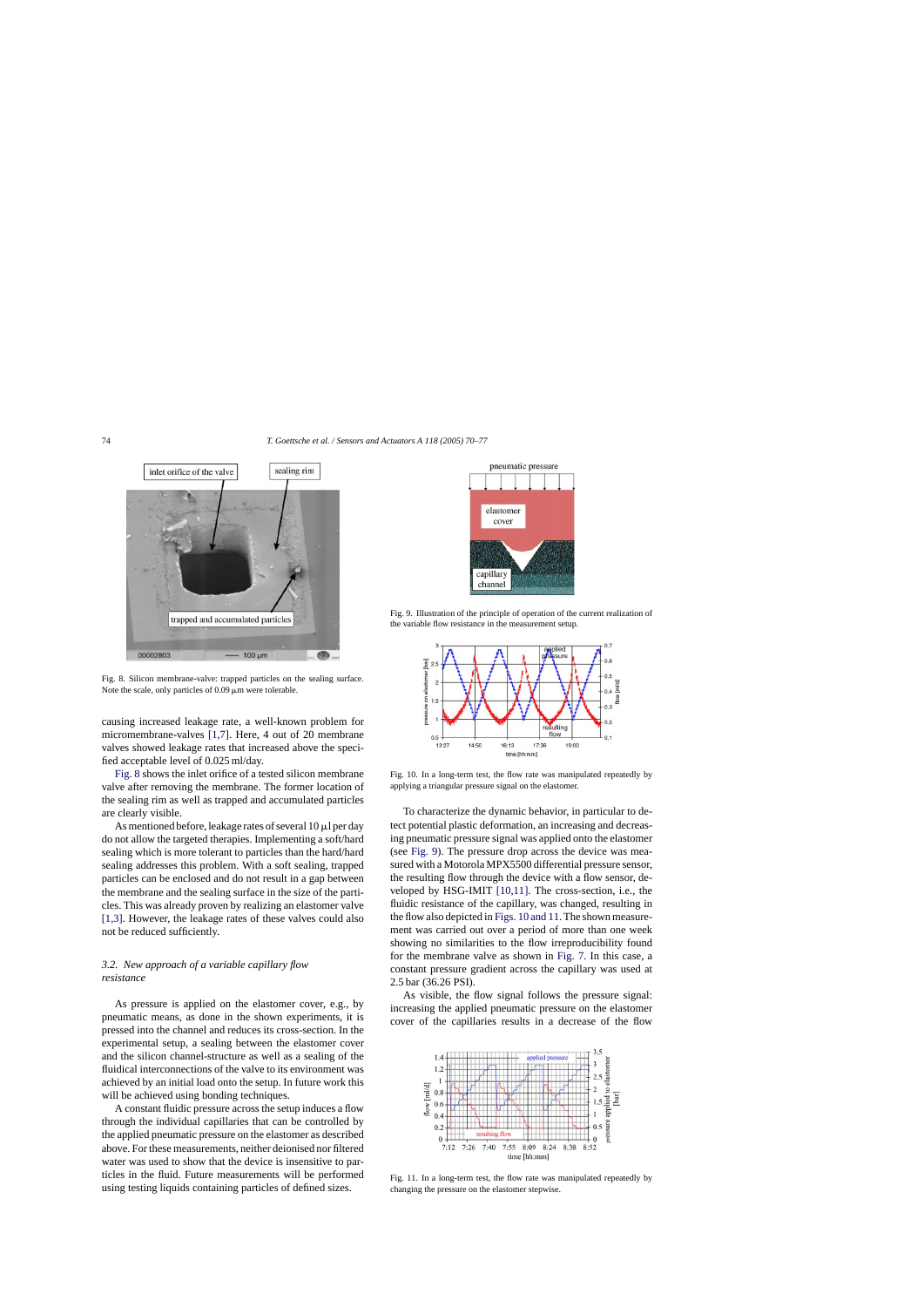<span id="page-5-0"></span>through the device. At higher pneumatic pressures, the slope of the change in resulting flow decreases as the elastomer experiences an increased level of deformation that finally settles in the channel (see Fig. 12). The higher the pressure on the elastomer the more difficult it is to cause deformation into the channels. This behavior is assumed to be overlapped by the strongly time-dependent elasticity of elastomers: deformation takes time. These time-dependent effects are matter of current evaluations.

When pressing the elastic cover into the capillaries repetitively by progressive stages of applied pneumatic pressure, the fluidic resistance across the capillaries is increased stepwise. [Fig. 11](#page-4-0) shows that defined stable states of constant flow rates can be reproducible realized.

Depending on the length of the capillary and its initial geometry, the flow range can be adjusted to the individual application. Fig. 12 demonstrates the realization of a variable fluidic resistance controlling flow rates of 0.83 ml/day down to 0.45 ml/day. Capillaries of varying geometries are to be investigated to realize the control of flow rates down to a complete shut off of the flow.

In order to investigate a long-term behavior of the novel elastomer valve an experiment was conducted repeatedly increasing and decreasing the applied pneumatic pressure on the elastomer for several hours and continuously measuring the flow. A time-dependent behavior of the deformed elastomer was found as shown in Figs. 13 and 15.

Repeated alternating of the applied pressure shows a hysteresis of the resulting flow through the capillary (Fig. 13) and the elastomer deformation (Fig. 14), respectively. This can be explained with two effects. On the one hand, the deformation of the elastomer is time-dependent—compare [Fig. 10.](#page-4-0) The recovering of the original shape of the elastomer takes longer than the preceding deformation. On the other hand, the force acting on the elastomer from inside the channel is dependent upon the contact area between elastomer and fluid. An increasing deformation of the elastomer inside the channel results in a decreasing contact area between pressurized fluid in the channel and the elastomer. Thus, the force onto the elastomer from inside the channel is dependent upon elastomer deformation. The higher the pneumatic pressure, i.e., the higher the elastomer deformation, the smaller the counter



Fig. 12. Resulting flow through the capillary valve vs. the applied pressure on its elastic cover.



Fig. 13. Hysteresis of resulting flow through the capillary different points of time.



Fig. 14. Hysteresis of elastomer deformation at different points of time when applying linear pneumatic pressure ramps on the elastomer.

force from inside the channel. Both effects are reflected in the shown hysteresis.

In the given diagram, this hysteresis in elastomer deformation at two different periods in time is plotted. At the later period, the hysteresis of deformation or flow, respectively, has moved towards smaller flow rates, which is a result of greater deformations of the elastomer. Interpreting these two hysteresis plots, one can conclude, that each curve of hysteresis is in fact not completely closed due to a proceeding elastic deformation of the elastomer. Several different types of elastomer were tested. The elastomer Da/Pro 8602-C-40 showed no plastic deformation after several weeks of experiments.

Based on the measured flow *q* through the capillary, the realized geometrical changes of the capillary can be derived. Therefore, the appropriate deformation of the elastomer is calculated using [Eq. \(3\) \[9\]. H](#page-6-0)ere,  $h_{cap}$  is the remaining height of the capillary when applying pneumatic pressure onto its elastomer cover,  $\zeta$  a geometrical factor,  $\eta$  the dynamic viscosity of the liquid,  $\Delta p = p_1 - p_2$  the applied pressure drop across the whole device and  $2\phi$  the angle at the bottom of the capillary which is 70.6◦ in the case of an anisotropic etch of



Fig. 15. Relevant parameters and their correlation.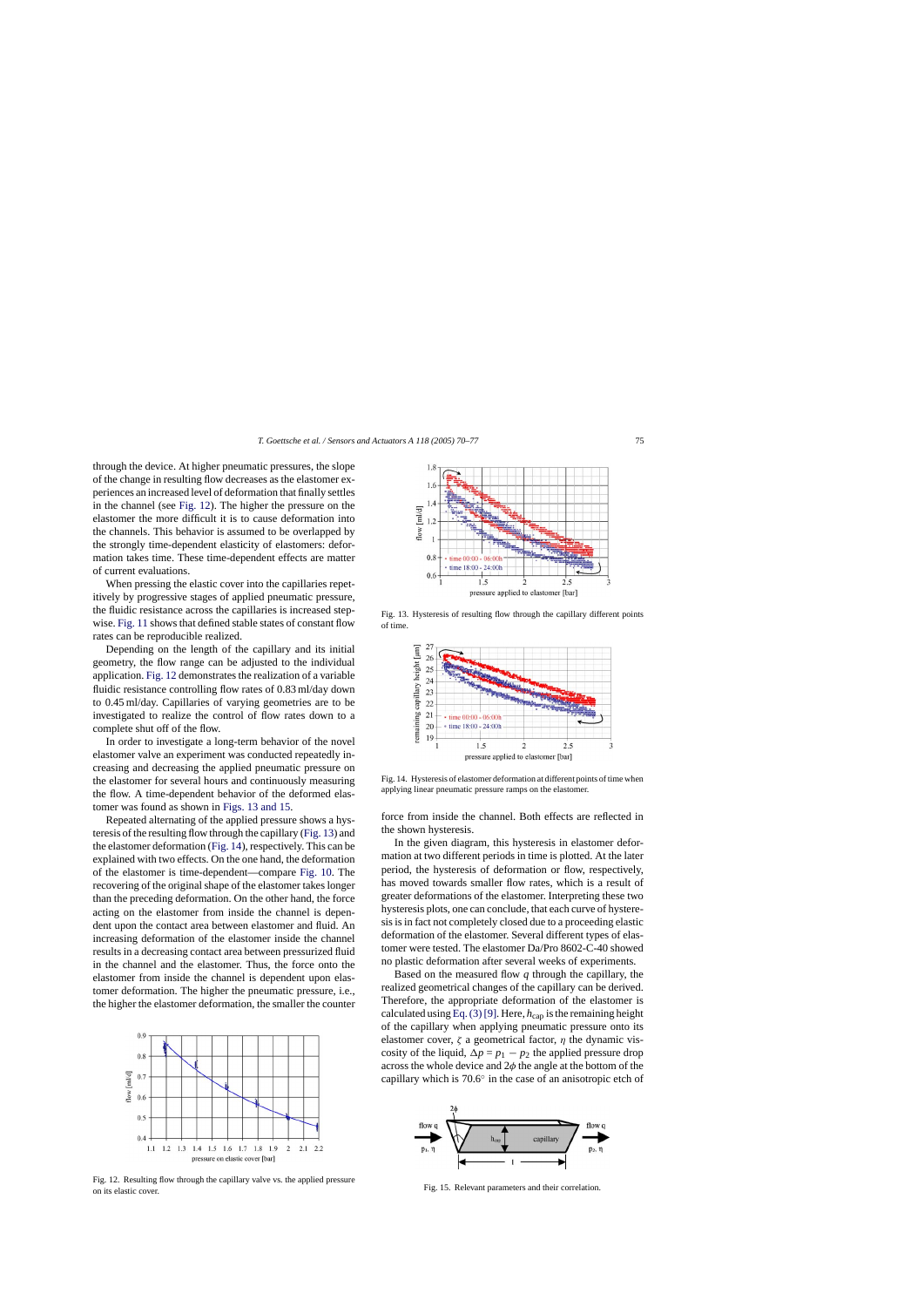<span id="page-6-0"></span> $(100)$  silicon (compare [Fig. 15\).](#page-5-0) Analogical correlations are given in [12].

$$
h_{\rm cap} = 2\sqrt[4]{\frac{\xi \eta l q (1 + 1/\sin \phi)^2}{2\Delta p \tan \phi}}
$$
(3)

## **4. Discussion**

For silicon membrane valves, trapped particle result in a leakage gap depending on the size of the causative particle. This is improvable using various alternatives, such as multiple sealing lips or flexible materials [3], but cannot be prevented completely.

Taking advantage of softer sealing materials—as compared to the shown silicon membrane and sealing rim—an enclosure of trapped particles is enabled, yet still no systems have been presented that might meet latest requirements for some medical applications of leakage rates below  $1 \mu$ l/day [1].

The novel variable capillary flow resistance approach addresses this problem as in this case particles do not tend to increase, but reduce the flow, a mode favorable in drug delivery systems. Due to the strongly time-dependent behavior of elastomers, limitations for the novel valve can be seen in applications that require fast switching times below or in the range of few seconds.

Numerical simulations are currently performed to evaluate the internal stress in the elastomer cover [13].

In the current measurement setup, the deformation of the elastomer is a result of an applied pneumatic pressure. In this case, the tension in the elastomer does not decrease with time of multiple elastomer deformation steps. This long-term deformation could be minimized by a distance-controlled actuation instead of a pressure- or load-controlled actuation as used for the shown experiments. Here, the internal tension in the elastomer is expected to decrease with time.

#### **5. Conclusion**

Low particle tolerance is a critical aspect that is overcomed with the new approach of a capillary valve as presented. Particles in the capillary system do not tend to be trapped and accumulated due to the homogeneous and laminar flow that is expected through the whole device. A further advantage towards conventional systems is that particles that are omnipresent in fluids do not increase, but decrease the leakage rates in the closed state. This safety aspect facilitates medical applications.

Currently established microvalves typically possess only one or two stable states. Depending on the applied actuation mechanism, the new variable capillary flow resistance possibly can be operated in multiple stable states.

At present, investigations are carried out to optimize the capillary itself. In order to reduce the internal stress induced in the elastic cover, the realization of differently shaped channels is projected. Another approach is to realize the capillaries themselves in elastomer materials.

In a series of complementary projects, HSG-IMIT, together with its partners, will be working on the next generation of the described systems for the years to come. The appropriate results will be presented in future publications.

#### **Acknowledgements**

We would like to thank Tricumed Medizintechnik GmbH and Da/Pro Rubber, Inc. for their engagement and interest.

#### **References**

- [1] Strobelt, et al., Energy Optimized Valves with Low Leakage Rates, in: Proceedings of the Fifth Micro-Fluidics Symposium IMECE, Orlando, Florida, USA, 2000.
- [2] Ernst, et al., Microvalves for implantable microdosage systems, in: Proceedings of the IEEE EMBS-BMES, Houston, Texas, USA, 2002.
- [3] Waibel, et al., Highly integrated autonomous microdosage system, Sensors Actuat. A 103 (2003) 225–230.
- [4] Cousseau, et al., Improved micro regulator for drug delivery systems, in: Proceedings of the IEEE MEMS, Interlaken, Switzerland, 2001.
- [5] Unger, et al., Monolithic microfabricated valves and pumps by multilayer soft lithography, Science 288 (2000).
- [6] http://www.fluidigm.com.
- [7] N. Dötzel, Mikropumpen der Entwicklungsstand im Überblick, F&M, vol. 109, Carl Hanser Verlag, München, 2001.
- [8] German Patent Pending DE 10,254,312.7, HSG-IMIT, (2002).
- [9] Sigloch, Technische Fluidmechanik, Springer-Verlag, Berlin, 2003.
- [10] http://www.motorola.com/.
- [11] Ashauer, et al., Micromechanical thermal flow sensors, Sensors 99, Nuernberg, 1999.
- [12] Nguyen, Wereley, Fundamentals and Applications of Microfluidics, Artech House Publishers, Boston, 2002.
- [13] Spieth, Simulation of the flow- and elastomer-characteristics of a variable, microfluidic flow resistance (Simulation des Strömungsund Elastomerverhaltens eines variablen, mikrofluidischen Flusswiderstands), Diploma Thesis, Institute for Micro- and Information Technology (HSG-IMIT), Villingen-Schwenningen, Germany, 2003.

### **Biographies**

*Herbert Ernst* studied mechanical engineering at the Technical University Braunschweig, Germany, where he received his M.S. degree in 1997. Following his diploma thesis he worked at the Institute for Microsystem Technology (IMTEK) of the Albert-Ludwigs University in Freiburg as fellow researcher where he received his Ph.D. degree in 2001. He currently works at the Hahn-Schickard research Institute (HSG-IMIT) in Villingen, Germany, where he heads the department of microdosage-systems. His main scientific interests cover microfluidic system approaches for diagnostic and therapeutic applications.

*Joerg Kohnle* holds a degree in physical engineering from the UAS of Zwickau. He has a proven track record as project manager in the Microfluidics Group of HSG-IMIT in various projects involving precision dosage systems, making him an expert in the field of microfluidics with more than 5 years experience in the field.